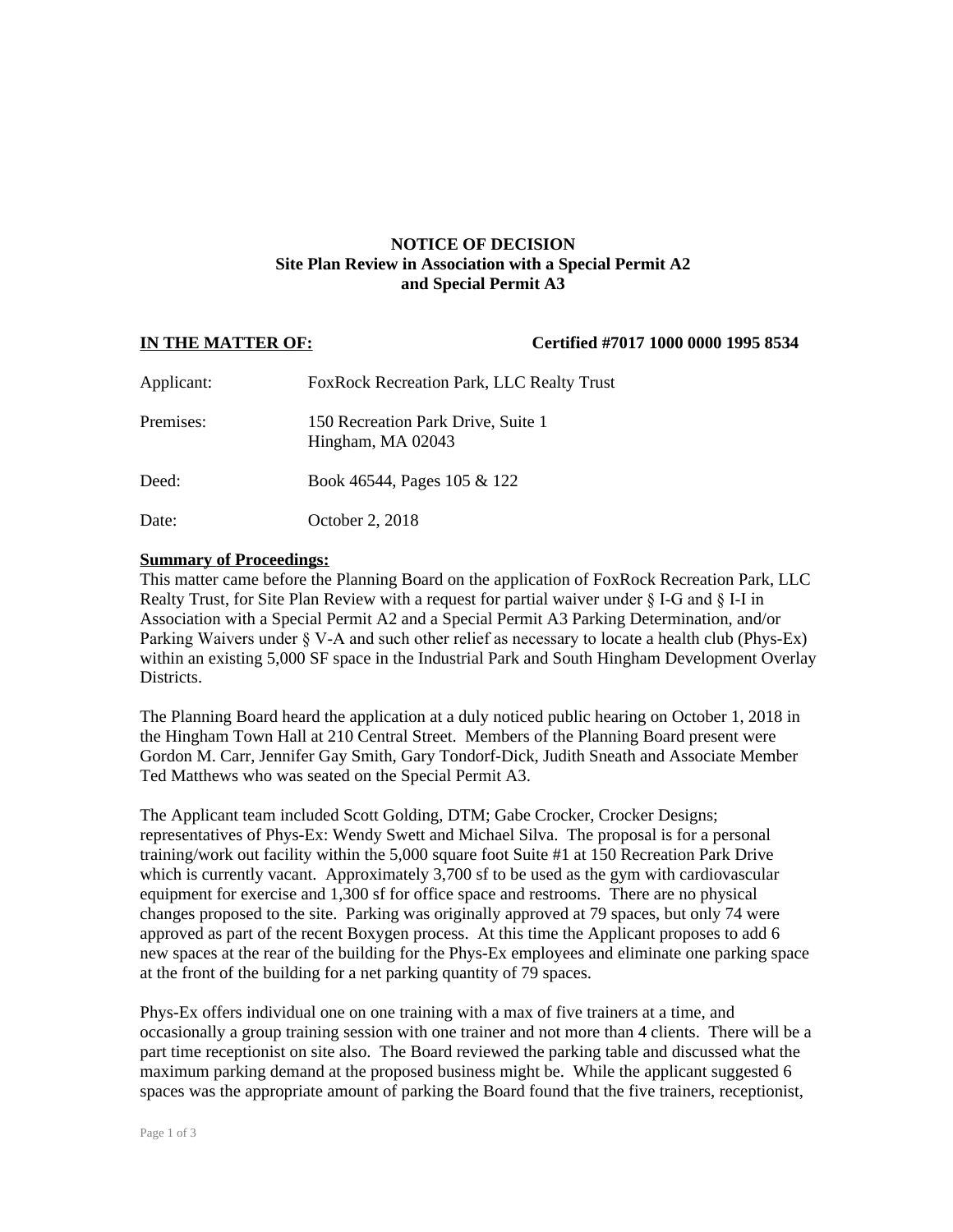and five individual clients would result in an 11 vehicle parking demand. This use complements the other uses on site, as their classes are not when the other business are busy. The other tenants on site are DTM packing occupying Suites 3, 4, 5  $\&$  7 for 20,000 sf of warehousing with 20 employees and requires 20 spaces, and Boxygen occupies Suite 2 and requires 11 parking spaces. Of the 74 spots available there are typically many unused spaces, and with the addition of 5 more parking spaces there will remain an excess of parking on site with a net parking quantity of 79 spaces.

## **Findings and Decisions:**

The Applicant requested a limited waiver or partial waiver of Site Plan to waive the requirement for submittal of full site plans as typically associated with new construction. The Board found that the request for partial waiver of site plan was reasonable as there is no physical construction work proposed and this is a tenant fit up at a developed site. Full design plans as typically required for site plan review are not necessary to review this project. The Board then Moved, Seconded and SO VOTED to Approve the request for partial waiver of site plan to relieve the requirement for submittal of full design plans.

Board members then reviewed the project in accordance with the Site Plan Review Criteria contained in Section I-I (6) as follows, making findings and identifying conditions:

*a. protection of abutting properties against detrimental uses by provision for surface water drainage, fire hydrant locations, sound and site buffers, and preservation of views, light and air, and protection of abutting properties from negative impacts from artificial outdoor site lighting;*

The Board found that the site is fully developed and that the parking will be striped to show 79 spaces.

*b. convenience and safety of vehicular and pedestrian movement within the site and on adjacent streets; the location of driveway openings in relation to traffic or to adjacent streets, taking account of grades, sight distances and distances between such driveway entrances, exits and the nearest existing street or highway intersections; sufficiency of access for service, utility and emergency vehicles;*

The Board found that the site is developed and the project entails interior tenant fit-up only. No changes to the existing circulation or access is proposed with this project.

*c. adequacy of the arrangement of parking, loading spaces and traffic patterns in relation to the proposed uses of the premises; compliance with the off-street parking requirements of this By-Law;*

The Board found that the project was originally approved for office and industrial use. The tenants are now DTM packaging which requires 20 parking spaces and Boxygen which requires 11 parking spaces. 79 spaces are approved for this site and only 74 were required to be striped previously.

*d. adequacy of open space and setbacks, including adequacy of landscaping of such areas;*

The Board found that no exterior work is proposed.